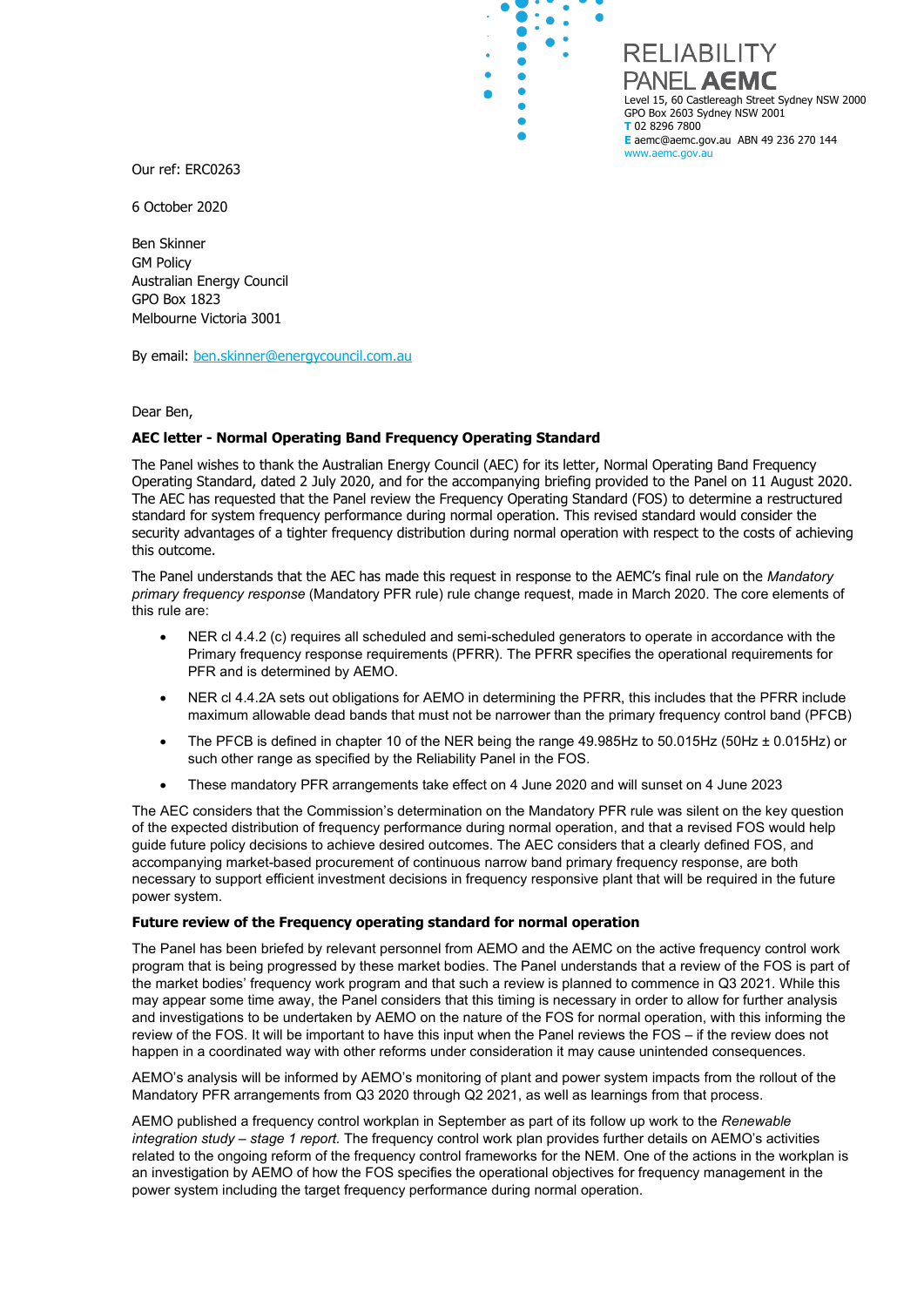This investigation, "FOS Criteria Options Analysis", will be informed by AEMO's monitoring of system performance as it coordinates changes to plant settings through the implementation of the Mandatory PFR arrangements. The investigation will inform the design of the enduring arrangements for PFR, that the AEMC will develop through the assessment of the *Primary frequency response incentive arrangements* rule change request. It will also inform the scope and objectives for a future review of the FOS by the Reliability Panel. AEMO plans to publish a report documenting its findings in relation to PFR incentivisation and the FOS in June 202[1](#page-1-0).<sup>1</sup>

AEMO's advice will inform the AEMC's draft decision on whether and how new incentive arrangements could complement or replace the Mandatory PFR arrangements introduced in June 2020.The AEMC has recently extended the timeframe for making a draft determination for the *Primary frequency response incentive arrangements* rule change to 16 September 2021. The extended timeframe will allow AEMO to undertake further work to understand the operational and economic impacts of incentive or marked-based provision of continuous PFR.

Also relevant is advice that AEMO will provide in February 2021 to describe the interactions between FFR, inertia and existing FCAS. The AEMC has extended the timeframe for making a draft determination for Infigen's *Fast frequency response ancillary service market* rule change to 22 April 2021 to allow for the incorporation of this advice.

If the Panel commences a review of the FOS in October 2021, this timing would allow a revised standard to be determined by Q2 2022, one year ahead of the sunset to the Mandatory PFR arrangements on 4 June 2023. The Panel considers that this provides sufficient time for the market to adapt and incorporate any changes that may be required as a result of the review of the FOS.

The Panel notes the AEC's concerns that the Mandatory PFR arrangement was made in the absence of sufficient consideration of the costs and benefits of the resulting frequency distribution during normal operation. The AEMC's final determination noted that: $^2$  $^2$ 

- a mandatory requirement for narrow band PFR is not a complete solution and, on its own, will not incentivise the provision of primary frequency response.
- further work needs to be done to understand the power system requirements for maintaining good frequency control.
- the appropriateness of the mandatory requirement for narrow band PFR and other alternative and complementary measures will be considered through the assessment of the *Primary frequency response incentive arrangements* rule change request.

In making the Mandatory PFR Rule, the Commission recognised that the required system frequency performance would ideally be defined in the FOS and that the NER would establish sufficient arrangements to provide AEMO with the necessary tools to operate the power system to meet that standard. As noted in the final determination:<sup>[3](#page-1-2)</sup>

"the Commission notes that the Mandatory primary frequency response rule is an interim arrangement that includes sunset provisions which will repeal the arrangement on 4 June 2023. The Commission considers that the introduction of this interim arrangement for mandatory narrow band PFR will allow time for further consideration of how power system frequency performance is specified in the Frequency operating standard and the design of appropriate tools to enable AEMO to effectively manage the power system in accordance with the Frequency operating standard."

The Panel encourages the AEC to engage with the AEMC on the design of enduring PFR arrangements through the ongoing consultation on the *Primary frequency response incentive arrangements* rule change; and AEMO on its technical studies into frequency response.

The Panel looks forward to continuing to engage with the AEC on future projects and encourages the AEC to continue to raise any concerns directly with the Panel.

Yours sincerely

Mr<sup>'</sup>Charles Popple Chair, Reliability Panel

<span id="page-1-0"></span><sup>1</sup> AEMO, Frequency Control Work Plan, 25 September 2020, p.14.

<span id="page-1-1"></span><sup>&</sup>lt;sup>2</sup> AEMC, Mandatory primary frequency response — final determination, 26 March 2020, p.ii.

<span id="page-1-2"></span><sup>3</sup> Ibid. pp.96-97.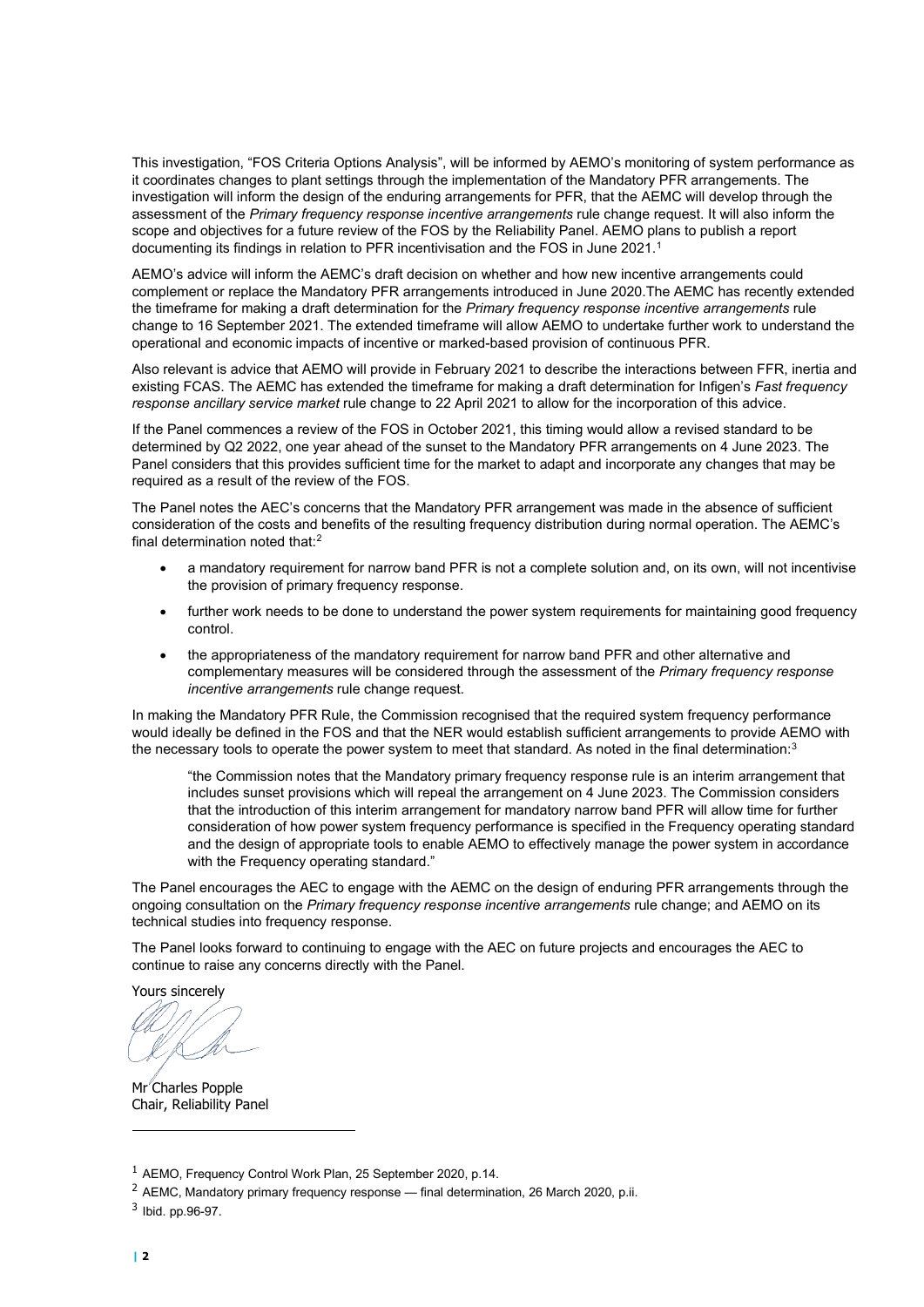

2 July 2020

Mr Charles Popple Chair, Reliability Panel GPO Box 2603 SYDNEY NSW 2001

*By Email* to [victoria.mollard@aemc.gov.au](mailto:victoria.mollard@aemc.gov.au)

## **Normal Operating Band Frequency Operating Standard**

Dear Charles

The Australian Energy Council (AEC) has been closely engaged with the challenges and reforms associated with National Electricity Market (NEM) frequency control for several years. The AEC supports progress toward a secure NEM frequency characteristic that is also efficient and economically sustainable. This letter conveys our members' desire to update the Normal Operating Frequency Band (NOFB) standard.

The AEC considers the Panel's Frequency Operating Standards (FOS) perform a crucial determinative role in the NEM. By setting clear performance targets, rule-making by the AEMC and operating decisions by AEMO are guided by the objective of meeting them, and only them, at least cost. The Panel's expertise and make-up supports the difficult but necessary balance of security against cost.

The existing NOFB standard only requires the frequency to remain within 50±0.15Hz for 99% of the time. With a very few exceptions, this has been achieved in all months since NEM start. However, since 2015 that frequency has sat much more commonly at the edges of this band rather than the centre. It is claimed this characteristic has adverse implications for system security and plant operability. However the NOFB standard remains silent on the desired distribution of frequency outcomes within the band.

The AEC emphasised the need to update the FOS in its submission to the Panel's 2017-19 FOS review<sup>1</sup> and to the AEMC's 2018-19 Frequency Control Frameworks Review<sup>2</sup>. However the FOS review declined to update it beyond some unrelated incremental adjustments.

In August 2019, AEMO sponsored expert advice (the Undrill Report)<sup>3</sup> that criticised the NEM's recent frequency NOFB performance, despite it meeting the prevailing standard, and recommended radical actions to deliver a much tighter frequency characteristic.

The AEC's preferred approach is that evidence such as the Undrill report would be used first by the Reliability Panel to consider and promulgate a new standard. Subsequently, ancillary services markets would then be adapted to achieve the new standard, or, if necessary, rule changes could be introduced to procure frequency support by other means.

P +61 3 9205 3100 E info@energycouncil.com.au W energycouncil.com.au

<sup>1</sup> [https://www.aemc.gov.au/sites/default/files/2019-01/Australian%20Energy%20Council\\_0.pdf](https://www.aemc.gov.au/sites/default/files/2019-01/Australian%20Energy%20Council_0.pdf)

<sup>2</sup> <https://www.aemc.gov.au/sites/default/files/2018-04/Australian%20Energy%20Council.PDF>

<sup>3</sup> [https://www.aemc.gov.au/sites/default/files/2019-08/International%20Expert%20Advice%20-](https://www.aemc.gov.au/sites/default/files/2019-08/International%20Expert%20Advice%20-%20Notes%20on%20frequency%20control.pdf) [%20Notes%20on%20frequency%20control.pdf](https://www.aemc.gov.au/sites/default/files/2019-08/International%20Expert%20Advice%20-%20Notes%20on%20frequency%20control.pdf)